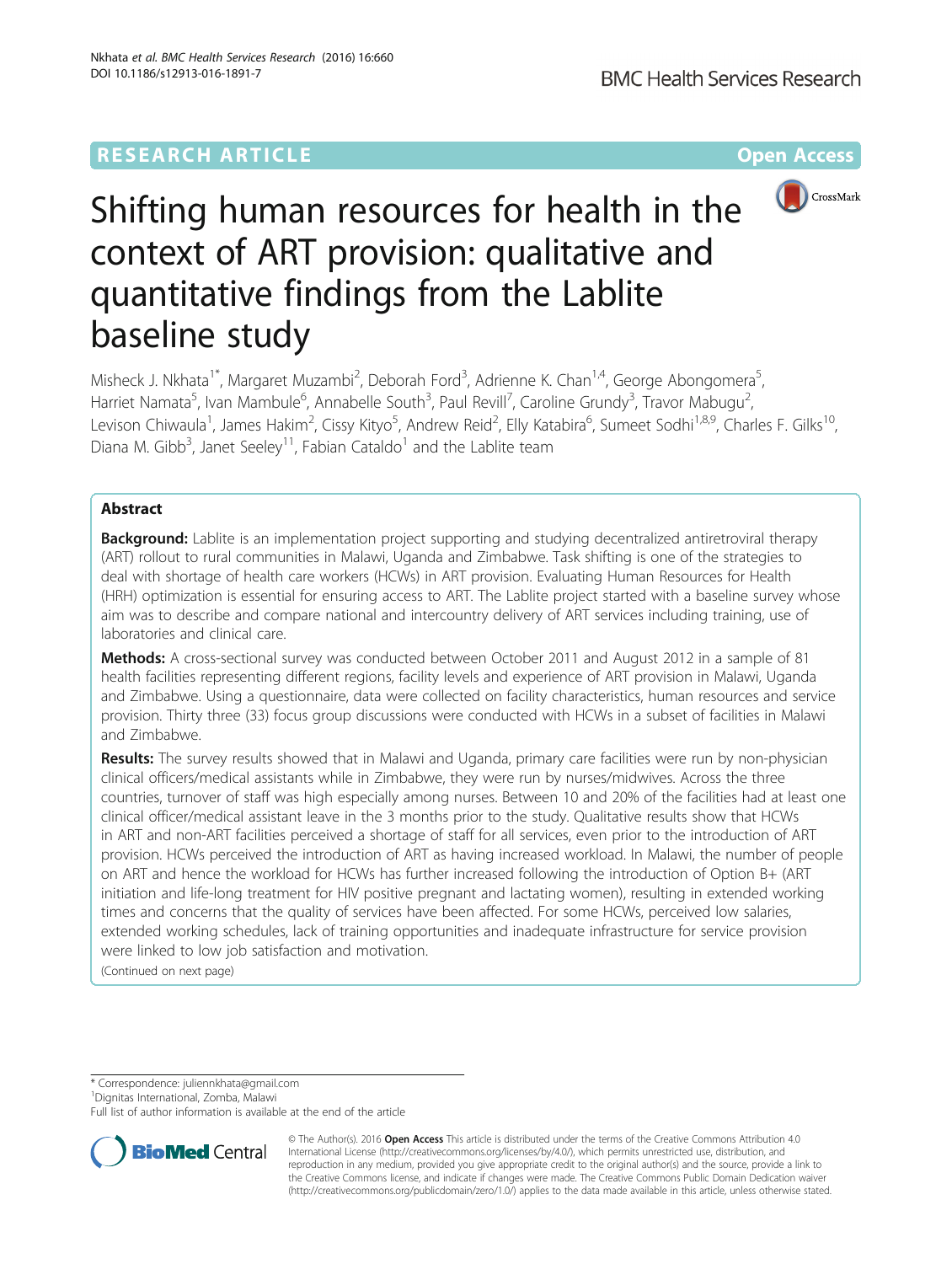## (Continued from previous page)

Conclusions: ART has been decentralized to lower level facilities in the context of an ongoing HRH crisis and staff shortage, which may compromise the provision of high-quality ART services. Task shifting interventions need adequate resources, relevant training opportunities, and innovative strategies to optimize the operationalization of new WHO treatment guidelines which continue to expand the number of people eligible for ART.

Keywords: Human Resources for Health, HIV, ART decentralisation, Task Shifting, Health Care Workers, Malawi, Uganda, Zimbabwe

## Background

The rapid scale up of antiretroviral therapy (ART) for HIV and AIDS in Africa has been driven by a public health approach with emphasis on principles of decentralization, equity, patient and community participation [[1](#page-9-0)]. Decentralization of ART to lower level facilities has been done to ensure long term access for rural populations and to decongest secondary and tertiary level facilities. In this context, shortage of adequate human resources for health (HRH) remains one of the major challenges [\[2](#page-9-0)]. According to the World Health Organisation (WHO), physician and nurse/midwife densities per 1000 population were 0.019 and 0.343 in 2009 in Malawi, 0.117 and 1.306 in 2005 in Uganda and 0.083 and 1.335 in 2011 in Zimbabwe respectively [\[3](#page-9-0)]. An estimation of health workforce needs for ART provision found that treating 1000 patients on ART requires about 1–2 physicians and 2–7 nurses [\[4](#page-9-0)].

One of the strategies to deal with staff shortages has been the shifting of tasks to lower level health cadres [\[5](#page-9-0)] and expert patients [\[6](#page-9-0)]. In Malawi, previous studies described how interventions aimed at shifting ART initiations to non-physician clinicians almost doubled ART enrolment in Thyolo district [\[7](#page-9-0)]. In Uganda, task shifting has been shown to reduce costs in ART follow-up [[8\]](#page-9-0), as nurses assumed clinical roles and lay service providers (counsellors and treatment supporters) were increasingly involved in care and support of people who are HIVinfected and affected [[9](#page-9-0)]. In a cluster randomized trial in South Africa, task shifting the provision of ART from doctors to nurses was shown to be safe and led to improved health outcomes and quality of care [[10\]](#page-9-0).

While task shifting has been shown to increase access to ART in some resource limited settings [[4\]](#page-9-0), its implementation has encountered several challenges; There are concerns that its implementation may reduce the quality of care provided [\[11, 12](#page-9-0)]. Additional issues related to the implementation of task shifting include institutional and professional cadre resistance and maintenance of staff motivation over time [[13\]](#page-9-0). In Uganda, for example, nurses felt that expert patients were a threat to their professional status due to competing training opportunities and development of close relationships between patients and expert patients resulting from expert patients' openness about their experiences of living with HIV [\[14\]](#page-9-0).

The Lablite project [\(http://www.ctu.mrc.ac.uk/our\\_re](http://www.ctu.mrc.ac.uk/our_research/research_areas/hiv/studies/lablite/)[search/research\\_areas/hiv/studies/lablite/](http://www.ctu.mrc.ac.uk/our_research/research_areas/hiv/studies/lablite/)) is a multicountry implementation project in Malawi, Uganda and Zimbabwe (which together account for 11% of people living with HIV globally [\[15](#page-9-0)]) to evaluate whether decentralized ART care can be delivered effectively at lower level health centres with limited laboratory services and to assess its economic implications. The Lablite project began with a cross-sectional survey of representative health facilities. The aim of this baseline survey was to describe and compare national and inter-country delivery of training, clinical care and use of laboratories and monitoring in health centres in national ART rollout, providing a baseline for the project. In this paper, we compare staffing levels, turnover and perceptions and experiences of staff involved in the delivery of decentralised ART services in the three countries. We expect this paper to contribute to the boarder literature on human resources for health by illustrating the specific challenges of rolling out ART at national levels in Malawi, Uganda and Zimbabwe, through task-shifting initiatives in the context of recurrent staff shortages and limited resources.

## Methods

## Study design, data collection and analysis

A cross sectional baseline study was conducted between October 2011 and August 2012. Data were collected from a purposeful sample of 81 health facilities (20 in Malawi in 3 districts located in the northern, central and southern regions, 39 in 22 districts in Uganda, and 22 in four districts Zimbabwe). The criteria for selection of sites was to reflect a mix of rural, semi-urban and urban sites at the primary, secondary and tertiary health facility level. Facilities also included those at different stages of ART provision (including primary care facilities with no ART provision) and areas at which the Lablite project was to be implemented. The facilities were reflective of the division of service provision in these settings between the Ministries of Health (MoHs) and private/mission facilities with services agreements with the public health system, as well as the different systems of health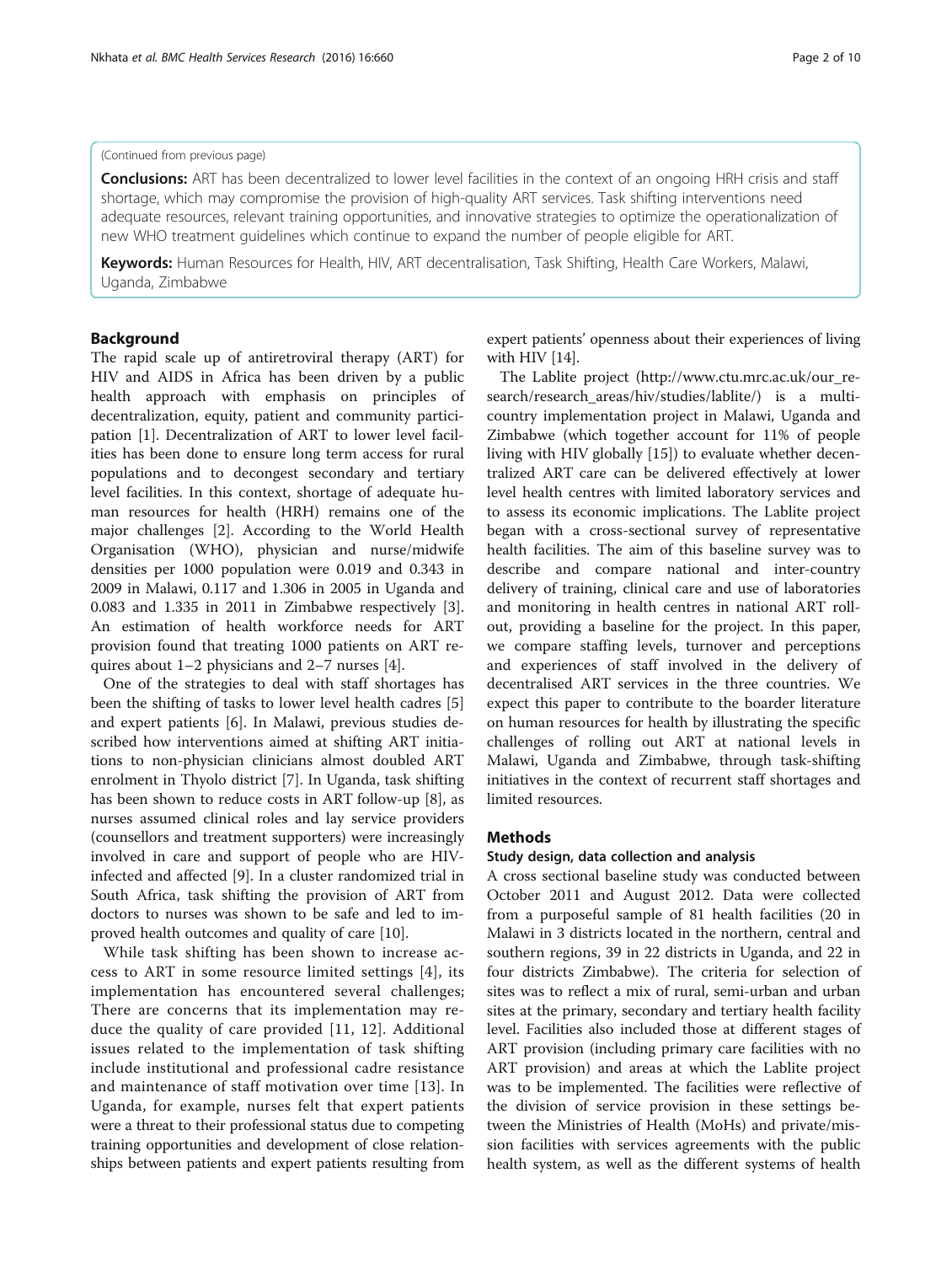sector decentralization. Sites were selected with the direction of Ministries of Health at the national and provincial/district levels. Primary care facilities had very limited or no research links prior to the Lablite project [[16\]](#page-9-0). A mixed methods approach was used, which included a structured questionnaire and focus group discussions in order to capture data relevant to the general facility description, HRH capacity and services provided, as well as services provided at each site (HIV testing/ counselling, PMTCT, ART, and laboratory services). Focus group discussions were conducted in order to complement data from the structured questionnaire. A full description of the baseline study methods has been published elsewhere [\[16](#page-9-0)]. Quantitative data were collected using a structured questionnaire that was administered to the staff member in charge of the facility or their representative. Data were collected on general facility description, overview of services provided, human resources for health (HRH) capacity and health care provider training. Descriptive statistical analyses were conducted stratifying by health facility level and by provision of ART services. Data are presented as medians with interquartile ranges (IQRs), or percentages as appropriate. Comparisons of catchment populations and staffing levels between ART-providing primary care health facilities and primary care health facilities with no ART provision were made using the Wilcoxon rank sum test.

Qualitative data were subsequently collected in Malawi and Zimbabwe among health care workers who were routinely providing ART services. The purpose of collecting additional qualitative data was to contextualise quantitative findings and to explore in more depth issues relating to workload, job satisfaction, training and job support. Focus groups were conducted in each health facility in order to document shared concerned and observations in relation to ART provision and workload. Participants were asked about their perceptions of workload since they started providing ART, challenges emerging as a result of ART provision, what satisfied them about their profession and their roles in ART provision. Participant were also asked about training that they have attended, trainings they would like to attend and their perceptions of access to training. We invited all health care workers who were involved in ART provision to take part in the study. We deliberately included health care workers from different cadres including nurses, medical assistants and community health workers/health surveillance assistants. In Malawi, focus group discussions (FGDs) were conducted in the local language (Chichewa), in nine primary care facilities (five providing ART, four not), three secondary care facilities and one tertiary care facility (all four providing ART). They were recorded using digital recorders, transcribed verbatim and then translated to English. In Zimbabwe, FGDs were conducted in the local language (Shona), in 19 of the 22 health facilities (14 out of 16 primary care and in five of six secondary care facilities). All the facilities were providing ART, with the majority of the primary care facilities (13/14) as outreach facilities. FGDs in Zimbabwe were not audio recorded. Instead, facilitators took detailed notes of what was discussed during the FGDs. These detailed notes were used in data analysis. As such, there were no direct quotations from the FGDs from Zimbabwe to be included in this manuscript. Data from the FGDs were analysed using content analysis [\[17](#page-9-0)]. Transcripts from Malawi and detailed notes from Zimbabwe were uploaded in Nvivo 8. Recurrent themes and focus group discussion questions were used to create a coding framework, on the basis of which data were fully coded.

## Ethical considerations

The study was approved by the National Health Science Research Committee in Malawi (Protocol number 889), the Joint Clinical Research Centre Institutional Review Board, the National Council for Science and Technology in Uganda (Protocol number HS 1039) and the Medical Research Council in Zimbabwe (Protocol number MRCZ/A/1630). Informed written consent was obtained from the health care workers responding to our questionnaire and those participating in focus group discussions prior to taking part in the survey. Each respondent who responded to the questionnaires or participated in focus group discussions signed two consent forms: one was given to the respondent/participant while the other was retained and kept by the research team, who safely stored signed consent forms in a locked cabinet in accordance with ethical guidelines. The consent procedure was approved by the reviewing ethics committees/research boards and forms were translated into the local languages.

## Results

Characteristics and staffing levels of all health care facilities included in the survey have been presented elsewhere [[16\]](#page-9-0). Here we describe the characteristics and staffing for primary care health facilities stratifying by whether or not the facilities were providing ART services.

## Quantitative findings

## Characteristics of primary health care facilities by ART provision

In total 53 primary care facilities were included in the survey. The majority of these facilities were located in rural areas (69% in Malawi, 71% in Uganda and 81% in Zimbabwe) (Table [1](#page-3-0)). Primary care facilities in Malawi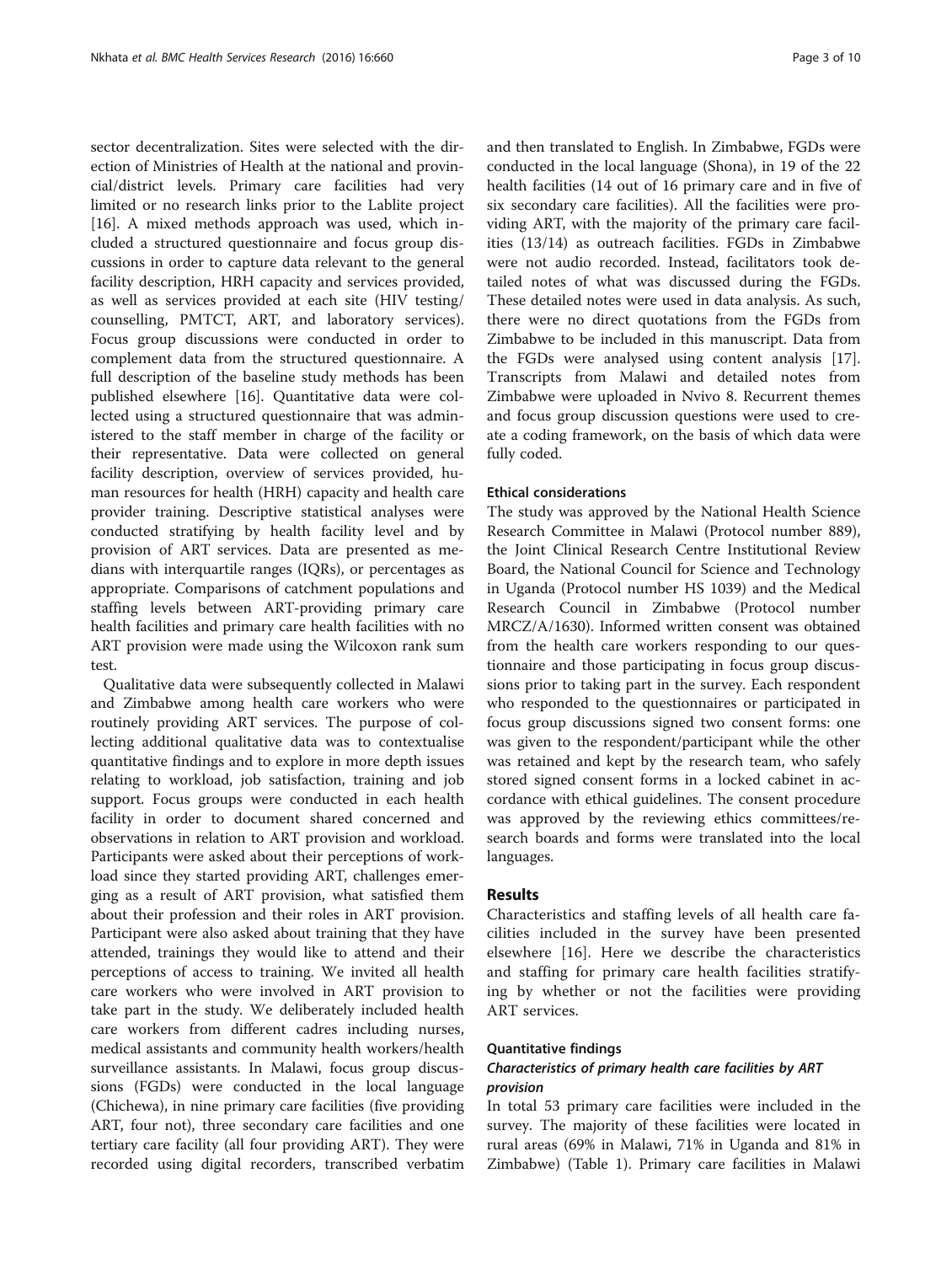|                                             | Malawi                     |                            |                            | Uganda                   |                            |                          | Zimbabwe            |                         |                          |
|---------------------------------------------|----------------------------|----------------------------|----------------------------|--------------------------|----------------------------|--------------------------|---------------------|-------------------------|--------------------------|
|                                             | No ART provision           | ART provision              | All facilities             | No ART<br>provision      | ART provision              | All facilities           | No ART<br>provision | ART provision           | All facilities           |
|                                             | $N=7$                      | $N = 9$                    | $N = 16$                   | $N = 15$                 | $N = 6$                    | $N = 21$                 | $N=1$               | $N = 15$                | $N = 16$                 |
| Location                                    |                            |                            |                            |                          |                            |                          |                     |                         |                          |
| Urban                                       | $0(0\%)$                   | 2 (22%)                    | 2(13%)                     | 1(7%)                    | 2 (33%)                    | 3(14%)                   | $0(0\%)$            | 2(13%)                  | 2(13%)                   |
| Peri-urban                                  | 1(14%)                     | 2(22%)                     | 3 (19%)                    | 2 (13%)                  | 1(17%)                     | 3(14%)                   | $0(0\%)$            | 1(7%)                   | 1(6%)                    |
| Rural                                       | 6(86%)                     | 5 (56%)                    | 11 (69%)                   | 12 (80%)                 | 3 (50%)                    | 15 (71%)                 | 1 (100%)            | 12 (80%)                | 13 (81%)                 |
| Catchment population <sup>a</sup>           | 29,275 (16,986-<br>36,640) | 38,286 (21,504-<br>42,716) | 29,522 (17,996-<br>39,242) | 8,600 (5,600-<br>11,000) | 39,650 (6,700-<br>105,610) | 9,000 (5,900-<br>27,300) | 4,472               | 9,032 (5,256-<br>14,477 | 8,616 (4,967-<br>14,114) |
| Adults and children on<br>ART               |                            | 516 (241-886)              |                            |                          | 206 (59-660)               |                          |                     | 234 (109-415)           |                          |
| Clinical Officers/Medical assistants        |                            |                            |                            |                          |                            |                          |                     |                         |                          |
| No. staff per facility                      | $1(1-1)$                   | $2(1-2)$                   | $1(1-2)$                   | $1(1-2)$                 | $2(1-2)$                   | $2(1-2)$                 | $\mathbf{0}$        | $0(0-0)$                | $0(0-0)$                 |
| No. staff per 10000<br>Catchment            | $.34$ $(.25-.59)$          | $.46(.26-1.0)$             | $.38(.26-.92)$             | $1.20$ (.91-2.45)        | $.56(.19-1.49)$            | $1.16$ (.72-2.22)        | $\overline{0}$      | $0(0-0)$                | $0(0-0)$                 |
| Midwives/nurses                             |                            |                            |                            |                          |                            |                          |                     |                         |                          |
| No. staff per facility                      | $2(1-3)$                   | $3(2-13)$                  | $2.5(1-4.5)$               | $3(2-6)$                 | $7(4-12)$                  | $4(3-6)$                 | 3                   | $6(2-15)$               | $6(2.5-14)$              |
| No. per 10000<br>Catchment                  | $.76$ $(.27-1.81)$         | $.70(.52 - 1.73)$          | $.73$ $(.40-1.77)$         | 3.67 (1.06-8.70)         | $1.89$ $(.71 - 11.94)$     | $3.64(1.06 - 8.70)$      | 6.7                 | $4.5(2.8 - 8.7)$        | $4.9(2.8 - 8.2)$         |
| Counsellors                                 |                            |                            |                            |                          |                            |                          |                     |                         |                          |
| No. staff per facility                      | $0(0-0)$                   | $0(0-0)$                   | $0(0-0)$                   | $0(0-0)$                 | $0(0-0)$                   | $0(0-0)$                 | $\circ$             | $1(1-1)$                | $1(1-1)$                 |
| Auxiliary staff                             |                            |                            |                            |                          |                            |                          |                     |                         |                          |
| No. staff per facility                      | $5(4-9)$                   | $5(3-6)$                   | $5(3.5 - 7.5)$             | $2(0-3)$                 | $2.5(0-3)$                 | $2(0-3)$                 | 5                   | $3(3-9)$                | $3(3-9)$                 |
| Community health workers                    |                            |                            |                            |                          |                            |                          |                     |                         |                          |
| No. staff per facility                      | $11(8-20)$                 | $19(17-26)$                | $18(11-22)$                | $0(0-0)$                 | $0(0-1)$                   | $0(0-0)$                 | $\overline{4}$      | $0(0-0)$                | $0(0-0)$                 |
| Administrative staff                        |                            |                            |                            |                          |                            |                          |                     |                         |                          |
| No. staff per facility                      | $0(0-3)$                   | $0(0-1)$                   | $0(0-2)$                   | $0(0-0)$                 | $0.5(0-1)$                 | $0(0-1)$                 | $\mathbf{0}$        | $0(0-0)$                | $0(0-0)$                 |
| No. facilities with $\geq$ 1<br>admin staff | 3 (43%)                    | 4(44%)                     | 7 (44%)                    | 3 (20%)                  | 3 (50%)                    | 6 (29%)                  | $0(0\%)$            | 3 (20%)                 | 3 (19%)                  |
| Laboratory staff                            |                            |                            |                            |                          |                            |                          |                     |                         |                          |
| No. staff per facility                      | $0(0-1)$                   | $0(0-1)$                   | $0(0-1)$                   | $1(0-1)$                 | $0.5(0-1)$                 | $1(0-1)$                 | $\mathbf 0$         | $0(0-0)$                | $0(0-0)$                 |
| No. facilities with ≥1 lab<br>staff         | 2 (29%)                    | 4 (44%)                    | 6 (38%)                    | 11 (73%)                 | 3 (50%)                    | 14 (67%)                 | $0(0\%)$            | 1(7%)                   | 1(6%)                    |

<span id="page-3-0"></span>Table 1 Facility characteristics and staffing in primary care facilities included in the baseline survey

Values are n (col %) or median (IQR)

<sup>a</sup>Size of the population served by the healthcare facility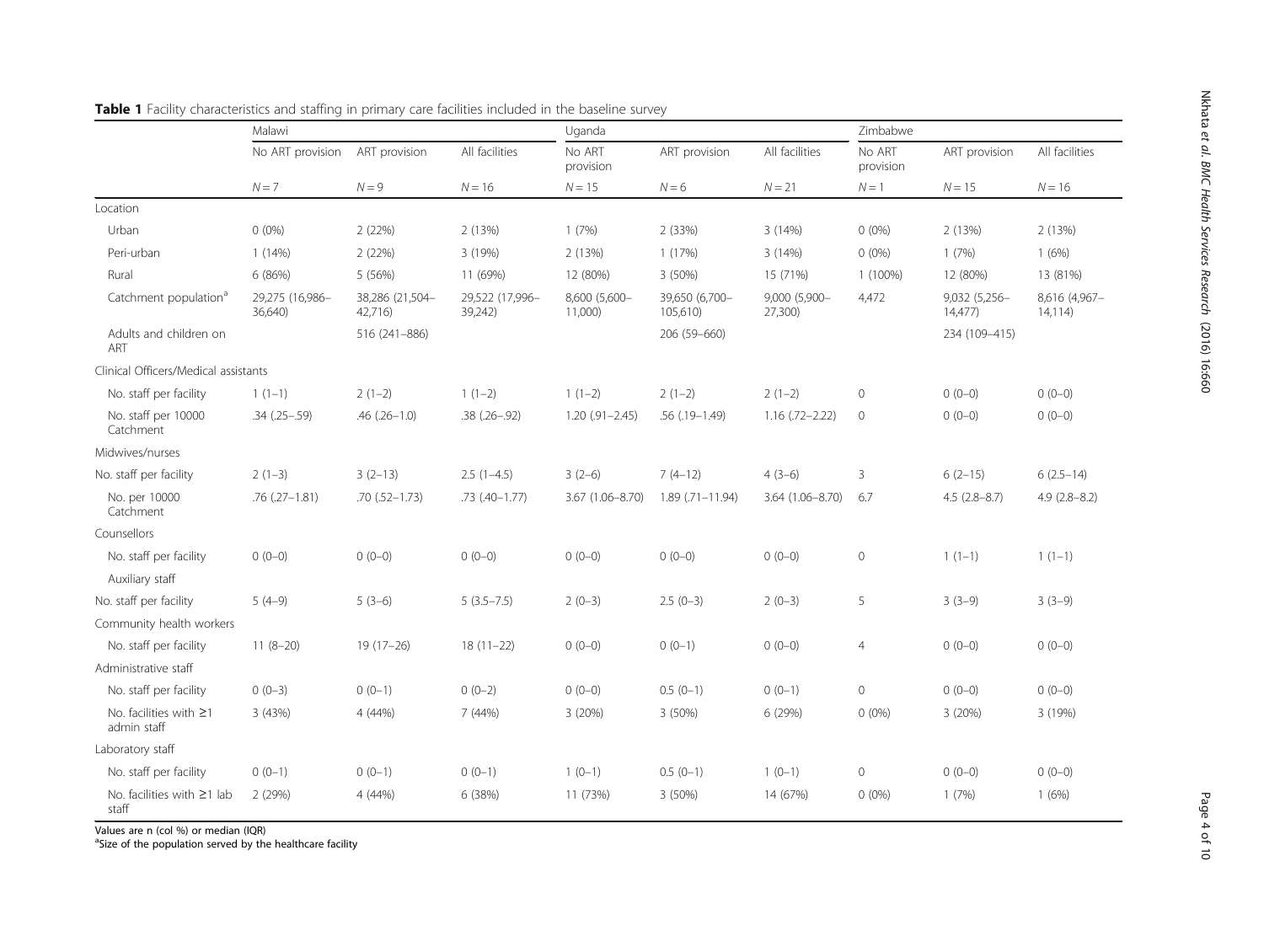served on average larger catchment populations than those in Uganda and Zimbabwe. At the time of the survey 30/53 facilities were providing ART (9 in Malawi, 6 in Uganda and 15 in Zimbabwe). In Malawi and Uganda, facilities that provided ART had a larger median catchment population than those who did not (Wilcoxon rank sum test for difference:  $p = .16$  (Malawi);  $p = .12$ (Uganda)), likely reflecting earlier ART roll-out to the larger facilities. The only site that did not provide ART in Zimbabwe was a rural health centre serving a small catchment population. Facilities in Malawi had a higher median number of patients on ART (516; IQR 241–886) compared with Uganda (206; IQR 59–660) and Zimbabwe (234; IQR 109–415). Given these findings, comparisons between countries need to consider the higher catchment populations and larger numbers of ART patients at facilities in Malawi compared with Uganda and Zimbabwe; comparisons within country need to take account of the variable catchment populations which are associated with ART provision.

## Staffing in primary health care facilities by ART provision

All but one primary care facility in Malawi and one in Uganda were led by a non-physician clinical officer/medical assistant; primary care facilities in Zimbabwe were led entirely by nurses/midwives (Table [1\)](#page-3-0). In Malawi, numbers of clinical officers/medical assistants were higher in the facilities with ART provision; 6/9 facilities with ART provision had 2 or more staff of this cadre whereas 6/7 facilities with no ART provision had 1 clinical officer/medical assistant and 1/7 had 0 (test for difference,  $p = 0.01$ ). However, per 10,000 catchment population staffing was similar (median (IQR) clinical officers/medical assistants 0.46 (0.26 - 1.0) in facilities with ART provision compared with 0.34 (0.25–0.59) in facilities with no ART provision ( $p = 0.22$ ). In Uganda 4/ 6 facilities with ART provision had 2 clinical officers/ medical assistants compared with 7/15 facilities with no ART provision (the remainder had 1, test for difference  $p = 0.4$ ). Staffing was also similar in Ugandan facilities with and without ART provision after adjusting for catchment population ( $p = 0.1$ ).

Nurse/midwife densities per 10,000 catchment population were higher in Uganda and Zimbabwe (median 3.6 and 4.9 respectively) than in Malawi (0.7). In Malawi and Uganda nurse/midwife densities were similar in facilities with and without ART provision ( $p = 0.1$ ;  $p = 0.6$ ) respectively). In Malawi, facilities with and without ART provision had community health workers. These were not available in Uganda. There were four (4) community health workers in the primary care facility that was not providing ART in Zimbabwe.

In Malawi and Uganda, about half of the facilities that were providing ART had at least one laboratory

technician/assistant. In Zimbabwe where ART provision was predominantly by a hospital outreach team, only one facility among the 15 included in the survey that were providing ART, had a laboratory technician/assistant. Few facilities had any administrative staff; among facilities providing ART only 44%, 50% and 20% of facilities in Malawi, Uganda and Zimbabwe had an administrative staff member.

In summary, levels of staffing (particularly by cadre) differed greatly between countries but were low in all three settings; facilities with ART provision tended to be the larger healthcare facilities and once this was allowed for there was little suggestion of increased staffing levels to provide ART services.

## Staff turnover in all health care facilities

Table [2](#page-5-0) describes staff turnover by cadre in the 3 months prior to survey and estimated annual turnover (assuming that the 3 months turnover is maintained over the year). With the qualitative data presented below, these data are an indication of staff morale in the facilities. In each of the three countries, between 10 to 20% of all health care facilities saw at least one clinical officer/medical assistant leave in the 3 months prior to the survey (Table [2](#page-5-0)). In primary care facilities, projected annual turnover of clinical officers/medical assistants was 21%. In secondary care facilities, the projected annual turnover was 13% in Malawi and Uganda, and 67% in Zimbabwe. By facility level and country, the projected turnover of nurses/ midwives was higher than turnover in clinical officers/medical assistants. In primary care facilities, projected annual turnover of nurses/midwives were 32%, 19% and 5% in Malawi, Uganda and Zimbabwe respectively. Projected turnover, albeit estimated from a snapshot of data over 3 months, was high in general, suggesting likely staff shortages, low staff morale and costs to the health care systems.

## Qualitative findings

## Perceptions of staff shortages

Data collected during FGDs with HCWs show similarities between HCWs' perceptions around staff shortage in Malawi and Zimbabwe. HCWs in both ART facilities and non-ART facilities said there was shortage of staff for all services within their respective health facilities, even before ART services were introduced.

"It is not that the shortage has come as a result of the introduction of these services but the staff shortage has existed all along". (FGD, Primary care non-ART site, Malawi).

In some cases, HCWs perceived the shortage in terms of staff that were trained to provide a particular service.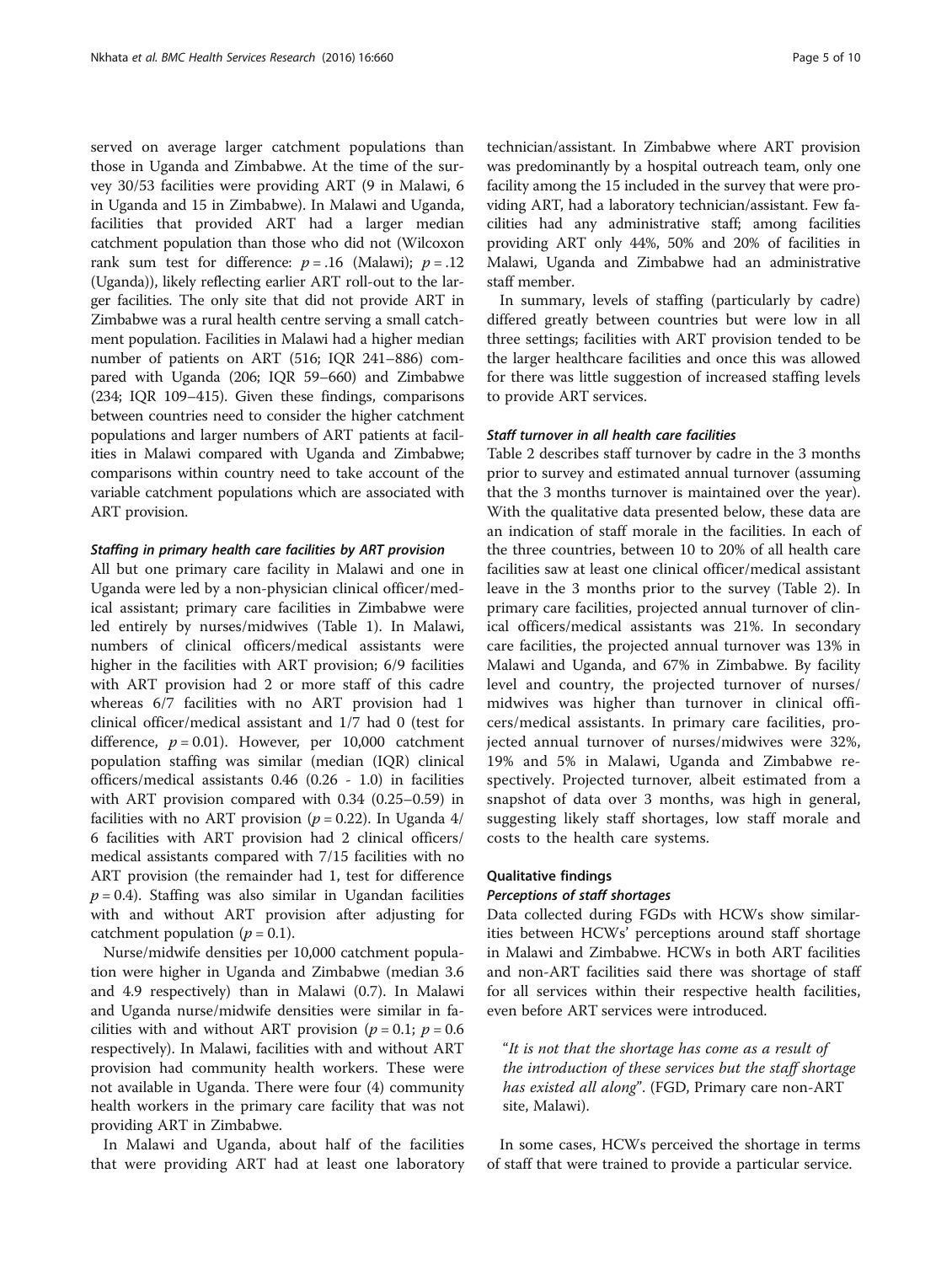|                                                  | Malawi                   |                            |                           | Uganda                   |                            |                          | Zimbabwe                 |                           |
|--------------------------------------------------|--------------------------|----------------------------|---------------------------|--------------------------|----------------------------|--------------------------|--------------------------|---------------------------|
|                                                  | Primary care<br>$N = 16$ | Secondary care<br>$N = 2a$ | Tertiary care<br>$N = 1b$ | Primary care<br>$N = 21$ | Secondary care<br>$N = 16$ | Tertiary care<br>$N = 2$ | Primary care<br>$N = 16$ | Secondary care<br>$N = 6$ |
|                                                  |                          |                            |                           |                          |                            |                          |                          |                           |
| Physicians                                       |                          |                            |                           |                          |                            |                          |                          |                           |
| Facilities where $\geq 1$ staff left in 3 months | <b>NA</b>                | 0/1 <sup>c</sup>           |                           | <b>NA</b>                | 1/3                        | $\frac{1}{2}$            | <b>NA</b>                | 0/5                       |
| 3 month turnover over all facilities             | <b>NA</b>                | $0/2^c$                    |                           | <b>NA</b>                | 1/45                       | 9/20                     | <b>NA</b>                | 0/5                       |
| Estimated annual turnover over all facilities    | <b>NA</b>                | 0%                         |                           | <b>NA</b>                | 8.9%                       | 180%                     | <b>NA</b>                | 0%                        |
| Clinical Officers/Medical assistants             |                          |                            |                           |                          |                            |                          |                          |                           |
| Facilities where $\geq 1$ staff left in 3 months | 2/15                     | 1/2                        |                           | 0/21                     | 3/16                       | $\frac{1}{2}$            | <b>NA</b>                | 1/5                       |
| 3 month turnover over all facilities             | 2/38                     | 2/60                       |                           | 0/32                     | 3/93                       | 1/37                     | <b>NA</b>                | 1/6                       |
| Estimated annual turnover over all facilities    | 21%                      | 13%                        |                           | 0%                       | 13%                        | 11%                      | <b>NA</b>                | 67%                       |
| Midwives/nurses                                  |                          |                            |                           |                          |                            |                          |                          |                           |
| Facilities where $\geq 1$ staff left in 3 months | 5/14                     | 2/2                        | 1/1                       | 5/21                     | 6/16                       | 2/2                      | 1/16                     | 3/6                       |
| 3 month turnover over all facilities             | 6/74                     | 3/90                       | 3/317                     | 5/107                    | 23/596                     | 14/197                   | 2/156                    | 4/114                     |
| Estimated annual turnover over all facilities    | 32%                      | 13%                        | 4%                        | 19%                      | 15%                        | 28%                      | 5%                       | 14%                       |
| Auxiliary staff                                  |                          |                            |                           |                          |                            |                          |                          |                           |
| Facilities where $\geq 1$ staff left in 3 months | 2/15                     | 0/2                        |                           | 5/14                     | 1/11                       | 0/2                      | 0/16                     | 2/6                       |
| 3 month turnover over all facilities             | 2/97                     | 0/137                      |                           | 6/42                     | 1/161                      | 0/113                    | 0/98                     | 3/391                     |
| Estimated annual turnover over all facilities    | 8%                       | 0%                         |                           | 57%                      | 2.5%                       | 0%                       | 0%                       | 3%                        |
| Administrative staff                             |                          |                            |                           |                          |                            |                          |                          |                           |
| Facilities where $\geq 1$ staff left in 3 months | 1/7                      | 0/2                        |                           | 0/6                      | 1/12                       | 2/2                      | 0/3                      | 0/6                       |
| 3 month turnover over all facilities             | 1/17                     | 0/14                       |                           | 0/6                      | 1/91                       | 2/22                     | 0/8                      | 0/73                      |
| Estimated annual turnover over all facilities    | 24%                      | 0%                         |                           | 0%                       | 4.4%                       | 36%                      | 0%                       | 0%                        |
| Laboratory staff                                 |                          |                            |                           |                          |                            |                          |                          |                           |
| Facilities where $\geq 1$ staff left in 3 months | 0/6                      | 1/2                        |                           | 0/14                     | 0/15                       | 0/2                      | 0/1                      | 0/6                       |
| 3 month turnover over all facilities             | 0/8                      | 1/9                        |                           | 0/17                     | 0/44                       | 0/17                     | 0/1                      | 0/18                      |
| Estimated annual turnover over all facilities    | 0%                       | 44%                        |                           | 0%                       | 0%                         | 0%                       | 0%                       | 0%                        |

### <span id="page-5-0"></span>Table 2 Staff turnover in all health facilities included in the baseline survey

Facilities where ≥1 staff left in 3 months provides number of facilities with ≥1 member of staff of respective cadre leaving in 3 month period before the survey; the denominator is the number of facilities with any staff over the 3 month period of that cadre (so is less than n if one or more facilities had no staff at that level)

Three month turnover is the total number of staff members of a respective cadre leaving in the 3 month period across all facilities with the denominator equal to the number of staff employed at that level (including those who left but not replaced)

The annual estimated turnover assumes that the 3 month turnover is maintained for a year

<sup>a</sup>No data were available for one secondary care facility in Malawi except for physicians (4 physicians were in post and none had left); this facility is excluded throughout for consistency<br>PData were available on purses/m

<sup>b</sup>Data were available on nurses/midwives only for the tertiary care facility in Malawi

<sup>c</sup>Data missing on physicians for second facility

NA not applicable because no staff at this level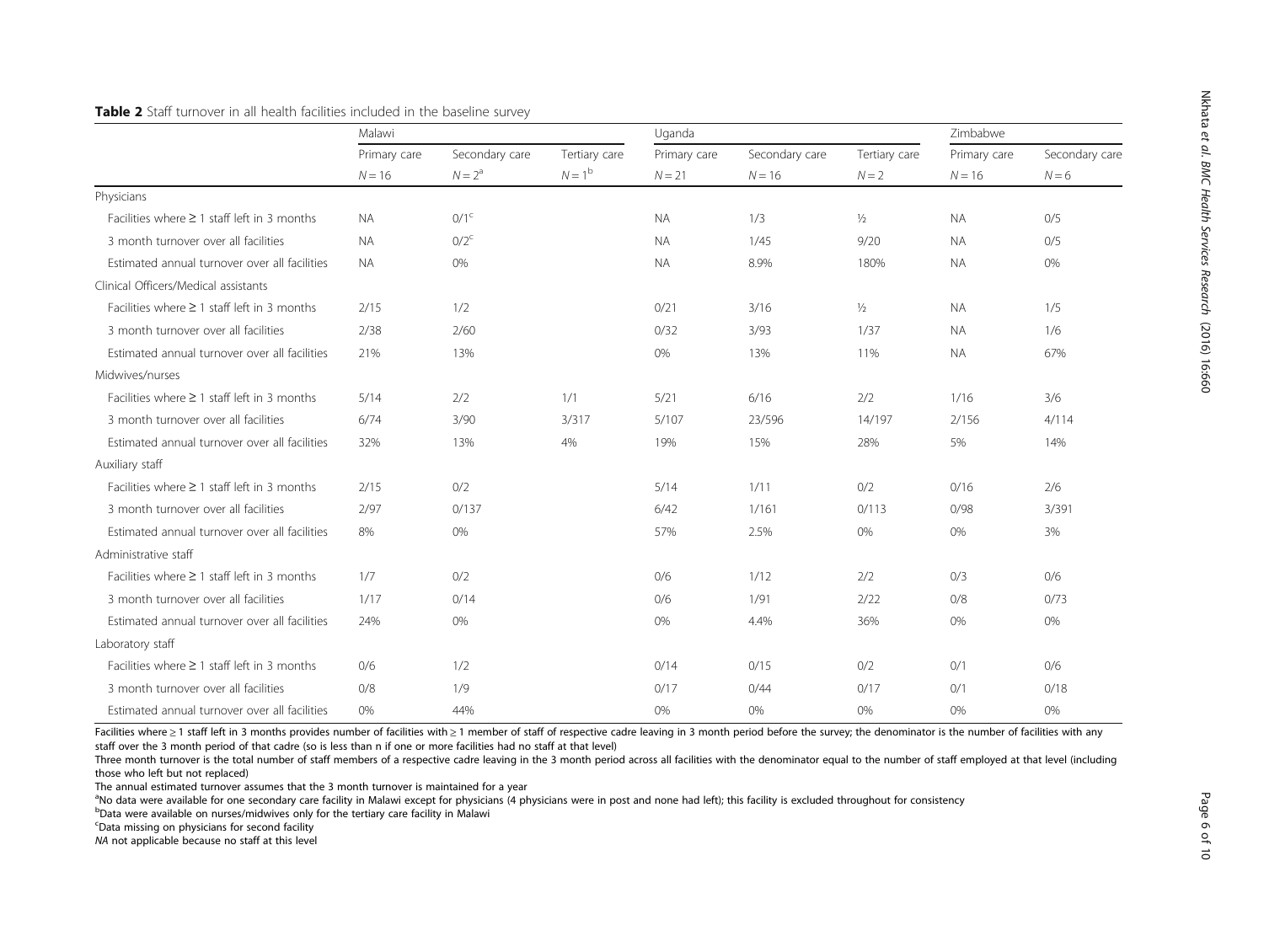"According to my opinion the biggest challenge is the shortage of staff… If there was an opportunity it would have been better if more staff were trained in HIV testing and counselling, it could have been better in alleviating the problem of shortage of staff". (FGD, Primary care ART site, Malawi).

"Moreover, when it comes to nurses, I am the only nurse here who was trained in HTC but in total, there are four nurses at this health facility. When the counsellors and I are not available, the other nurses cannot offer the HTC services and they wait for the counsellors and if they will not come, it means on that day the people will not be tested". (FGD, Primary care non-ART site, Malawi).

For some HCWs in Malawi and Zimbabwe, shortage of staff was linked to perceived high staff turnover rates as a result of poor working conditions, including low pay and lack of training opportunities. This involved staff leaving rural health facilities to move to urban facilities and/or staff leaving government health facilities to join the private health facilities or non-governmental organizations, both of which are perceived to be financially more beneficial than government-owned health facilities.

## Increased workload in the context of shortage of staff

The introduction of ART was perceived by HCWs to have increased workload. For example the required administrative burden that came with ART provision was one of the areas HCWs perceived as an increase in workload. In non-ART sites that were providing PMTCT, HCWs also said their workload had increased. They perceived these as new services which are supposed to be provided on top of their 'normal' day to day duties.

In Malawi, the implementation of Option B+ from July 2011 meant that all pregnant women and lactating mothers who test positive are eligible for lifelong ART. This has increased the number of people who are on ART. Some HCWs said this had significantly increased their workload.

"The introduction of new regimen has made more people to access ART […] and having a lot of people also means a lot of work for the providers…". (FGD, Tertiary Care ART site, Malawi).

HCWs perceived that the increase in workload has had several consequences. Some felt that the increase in workload has resulted in extending their working hours. One health care worker said:

"We extend our working hours beyond the contractually agree time for knocking off, the amount of overtime hours per day has been increasing because for us to manage these people properly we need more time to attend to them in our respective consultation rooms". (FGD, Secondary Care ART site, Malawi).

Other HCWs felt that the increase in number of patients is leading to overcrowding in health facilities and hence hindering the provision of the quality of service. For others, quality of service provision was also affected by lack of equipment and drug stock-outs.

## "The job is like a calling from God": perceptions of low job satisfaction

Most of the participants in the FGDs highlighted that they were not satisfied with their work. There were several reasons that were mentioned as contributing to these feelings of dissatisfaction.

Most HCWs felt that their salaries were low in relation to their workload. They perceived that their workload had substantially increased, resulting in working longer hours while their monthly income had not.

"What I can say is that due to an increase in workload on the already limited staff, we indeed work over time and there is no time to rest. Further to this, after working for long periods of time, we do not get any allowance as compensation for that". (FGD, Primary care non-ART site, Malawi).

Those who took on more technical tasks as part of task shifting, for example Health Surveillance Assistants (HSAs) in Malawi, said that they should have had a salary increment as a result of assuming these new roles. With the introduction of ART more specifically, HCWs felt that their salaries should have increased as their workload is considerably greater (ART is perceived as an additional responsibility to the role of community health workers, clinicians, nurses and medical assistants).

"[...] I am an HSA by profession, my job as HTC counsellor is just supplementary but we are not given top up incentives to feel motivated when working" (FGD, Primary Care ART Site, Malawi).

A pervasive perception of unfair and inequitable access to training opportunities were also mentioned as a source of low job satisfaction. HCWs, especially those in rural facilities and in lower level positions, felt that opportunities for training were exclusively given to higher cadres of HCWs, or only available for urban and district staff rather than for those in rural areas.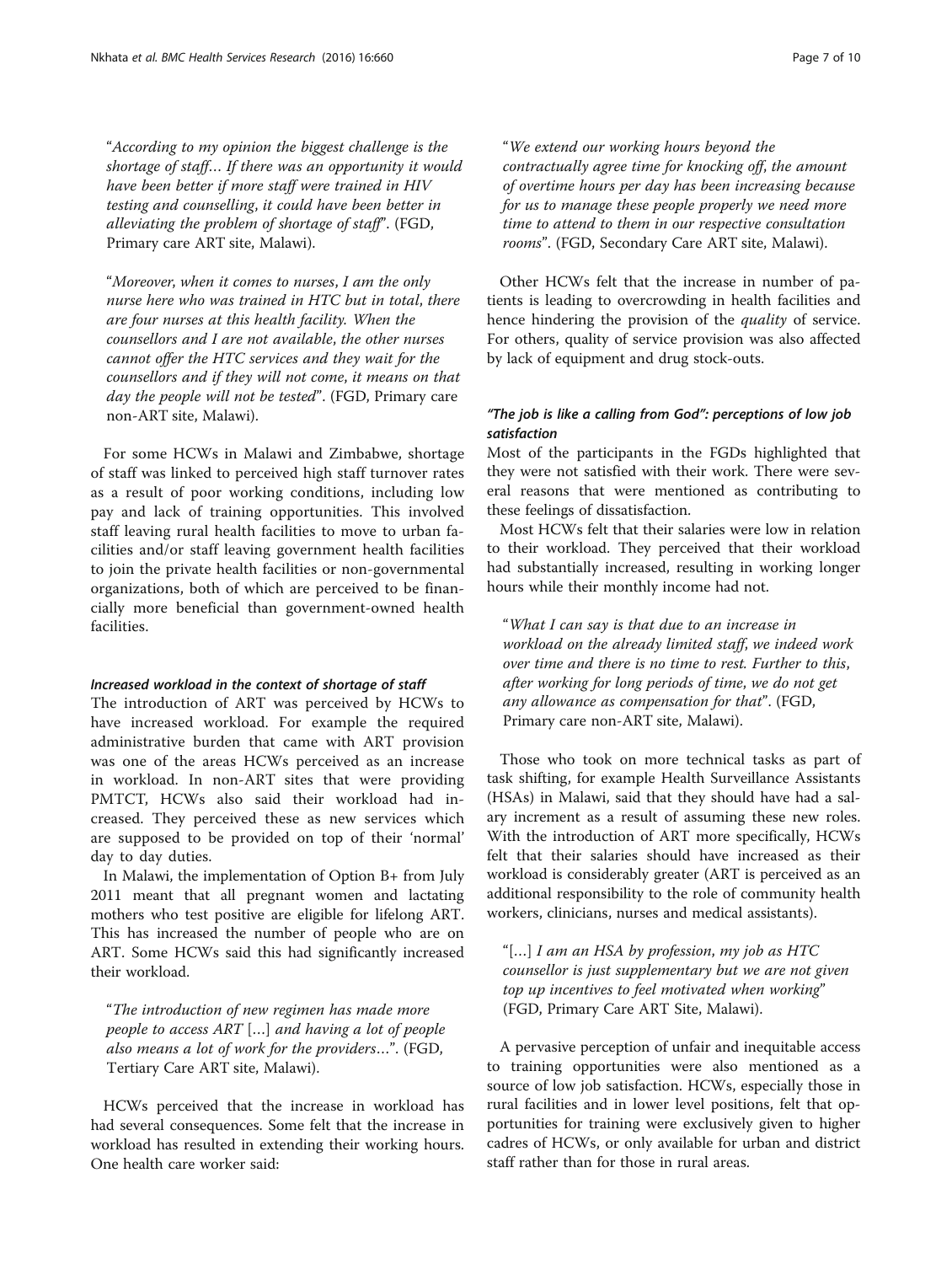Some HCWs felt that they have not undergone enough relevant training in order to care for ART patients. Increasingly, they are dealing with clinical tasks for which they feel unequipped.

"Sometimes we are asked to test a mentally sick person and yet we have never learned on how to handle psychiatric patients-we are forced to do a quick job and give results. So we are denied chances [to take part] in most of the trainings and yet we meet different issues which need trained personnel to handle". (FGD, Secondary Care ART site, Malawi).

Some HCWs also stressed that they needed refresher training as "things change". Lack of training opportunities resulted in reduced confidence in HCWs conducting their duties:

"I don't get satisfied with the job that I do. There are two reasons; one is the issue of low salary and secondly I feel undermined because of the fact that I don't know how to give all HIV-related services while the other people doing the same work are professionals in the field. It becomes difficult for me to refer patients to other people who are working in the same department as me". (FGD, Primary Care non-ART site, Malawi).

Other issues that contributed to perceptions of low job satisfaction for HCWs included a lack of clear career advancement opportunities and inadequate resources and infrastructure for quality service provision.

## **Discussion**

This cross sectional study has highlighted some of the HRH challenges in the provision of ART in Malawi, Zimbabwe and Uganda. Despite the introduction of ART and its rapid scale-up in each country, staffing levels were not increased to cater for these new and specialized services. Our quantitative and qualitative data reveal a serious shortage of staff. In the context of inadequate equipment and infrastructure, this contributed to low job satisfaction and motivation. Across the three countries, staff turnover was high, especially among nurses and clinical officers. High staff turnover, inadequate equipment and low job satisfaction have significant implications in the ART service provision across the three countries. Our qualitative data show that HCWs perceived an increase in workload with the introduction of ART provision, and felt that staffing levels should have been increased given the additional work burden. Apart from recruitment of new staff, participants also felt the need to train staff who were already at the facilities as few of them had undergone ART related trainings. Data also show that some HCWs mentioned having low job in relation to their actual workload and due to the ex-

tended working hours in the context of ART delivery. The implementation of task shifting as a strategy to deal with shortage of staff is based on the principle of delegation "of medical and health service duties from higher to lower cadres or new cadres" [\[13](#page-9-0)]. In Malawi, health surveillance assistants (HSAs or community health workers) and expert patients have taken on some of the tasks previously performed by nurses (including distribution of drugs, HIV testing and counselling). However, lower level cadres of HCWs, who are now assuming higher cadre duties, feel inadequately remunerated in relation to the more specialized (and additional) tasks which they are required to perform. Our study showed that in many instances, task shifting has occurred in the context of limited additional resources, existing shortage of staff, high levels of staff turnover and lack of adequate equipment. As such, some tasks were shifted to lower level cadres prior to having undergone requisite training. Inequitable access to training has been noted elsewhere as a source of demotivation among health care workers [[18\]](#page-9-0). Our data indicate that this was linked to availability of financial incentives during training. All these have raised concerns that task shifting may reduce that quality of ART services provided [\[12\]](#page-9-0).

A shortage of staff has resulted in some services not being implemented at lower level health facilities. In most primary care facilities, laboratory monitoring of ART patients does not usually take place [[16\]](#page-9-0). This is partly due to lack of trained laboratory technicians and/ or lack of reagents.

Since the baseline study was conducted, there have been changes in policy across the three countries. In 2014, the Malawi ART guidelines were revised to include routine viral load monitoring and raising of the CD4 threshold for initiation on ART [\[19](#page-9-0)]. Uganda and Zimbabwe have since also adopted Option B+ as a strategy for provision of ART. A review of Option B+ implementation in 11 countries has shown challenges with regard to staffing, with introduction of new cadres in some countries [[20\]](#page-9-0). As HIV treatment guidelines change to provide for access to ART for people living with HIV with lower CD4 cell counts and Option B+ is rolled out in all three countries, the potential impact of task shifting on provision of quality services is even greater. While the 2013 World Health Organization guidelines on antiretroviral drug use for treating and preventing HIV [[21](#page-9-0)] recommend regular training, mentoring and supervision of HCWs to ensure high quality care and implementation of updated national recommendations, this may not be enough in some contexts. As countries are moving towards universal treatment for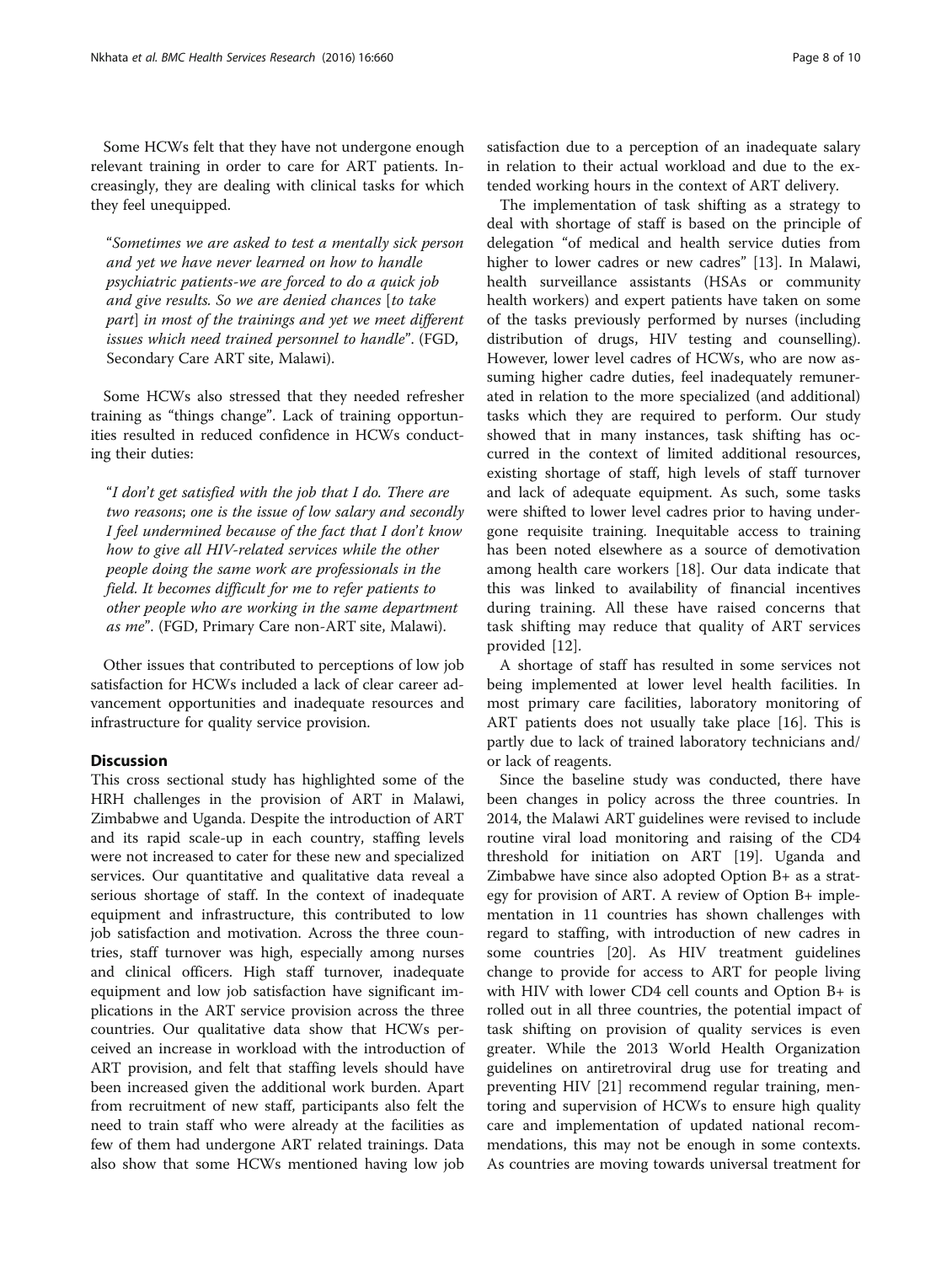HIV, such problems will be further exacerbated as more people are initiated on ART. The findings from this study highlight the need for more resources to be directed towards improving health care worker morale, job satisfaction and ensuring equitable access to training opportunities to reduce staff turnover and ensure provision of optimal ART services.

## Limitations of the study

This was a cross sectional study on a purposive sample of 81 facilities in the three countries. As such, the findings cannot be generalised to the rest of the facilities in the three countries. The cross sectional design means that changes (particularly in response to the introduction of ART services) were not captured at a facility level. The small numbers of facilities means there is low power to formally compare facilities within countries. Qualitative data was not collected in Uganda due to logistical limitations. As such, there are no comparisons across the three countries based on qualitative data. Direct quotations from Zimbabwe are not included in this paper because focus group discussions were not recorded verbatim; instead, facilitators of focus group discussions systematically summarised notes of the discussions in Zimbabwe. The data from Zimbabwe were included in the analysis however we recognise that the conclusions derived from the qualitative data requires further investigation. In this study, we collected facility level data on staffing. We did not collect individual level data number of working hours, overtime and workload. Further to this, there have been changes in ART policy guidelines in the three countries since the baseline study was done. With such changes, some of the issues raised in this paper may have changed as well.

## Conclusions

Challenges of staffing, inadequate training and low salaries have already been noted in other countries in Sub-Saharan Africa. In rural primary care facilities, decentralization of ART has exacerbated these problems and hence compromised the provision of some ART services. While task shifting has been implemented to deal with staff shortages, it is not enough. In addition to HRH planning and forecasting, optimization of existing frontline HCWs is critical for supporting the increasing numbers of ART eligible patients with operationalization of the WHO 2013 HIV Treatment guidelines which will continue to expand the number of people eligible for HIV treatment.

#### Abbreviations

ART: Antiretroviral therapy; FGD: Focus group discussion; HCW: Health care worker; HRH: Human resources for health; MoH: Ministry of health; PMTCT: Prevention of mother to child transmission; WHO: World health organisation

#### Acknowledgements

This paper is an output from a project funded by DFID for the benefit of developing countries. The views expressed are not necessarily those of DFID. The Lablite Team comprises: Dignitas International, Zomba, Malawi: F Cataldo, AK Chan, L Chiwaula, M.J Nkhata; MRC/UVRI Uganda Research Unit on AIDS, Entebbe, Uganda: F Mirimo, S Kiwuwa, J Seeley; Joint Clinical Research Centre, Kampala, Uganda: G Abongomera, C Kityo, H Namata; University of Zimbabwe, Harare, Zimbabwe: J Hakim, T Mabugu, M Muzambi, A Reid; Infectious Diseases Institute, Makerere University, Mulago, Uganda:S Kaggwa, E Katabira, I Mambule. School of Population Health, University of Queensland, Australia: CF Gilks. Centre for Health Economics, University of York, UK: P Revill; MRC Clinical Trials Unit at UCL, London, UK: D Ford, DM Gibb, C Grundy, S Hoskins, S Joseph, A South, M Thomason. Independent Chair of the Project Management Group: I Weller. The Lablite Malawi team would like to thank Alfred Matengeni and the Dignitas International Data and Research teams for data collection (Florence Chinguwo, Nwaka Mwambene, Kenneth Phiri), database design and management; the Chitipa, Lilongwe, Phalombe District Health Offices and Department of HIV and AIDS, Malawi Ministry of Health for their assistance and support. The Lablite Uganda Team would like to thank the clinics which took part in this survey, the In-charges and all facility staff involved. We would also like to extend our thanks to Ministry of Health, the AIDS Control Program and District Health Teams across Uganda. The Lablite Zimbabwe team acknowledges the guiding role of the central Ministry of Health and Child Care including Provincial Medical Directorates, City of Harare Directorate of Health Services, District Health Executive Teams and all facility staff involved in the baseline survey. We also extend our gratitude to the former DART staff at the University of Zimbabwe Clinical Research Centre.

## Funding

The study was funded by the UK's Department for International Development (DFID).

#### Availability of data and materials

The datasets analysed during the current study are available from the corresponding author on reasonable request.

#### Authors' contributions

DMG, AKC, IM, FC, JH, JS, CK, AR, EK, PR and CFG were responsible for study design, obtaining funding for the Lablite project and overall leadership. CG and AS coordinated the implementation of the study across the three countries. SS designed the data collection tools. MM, MJN and GA supervised data collection. DF, HN, MJN, FC, LC, TM analysed the data. MJN, AKC, DF, DMG and CFG drafted the manuscript. All authors contributed to interpretation of the data and revision of the article. All authors read and approved the final manuscript.

#### Competing interests

The authors declare they have no competing interests.

#### Consent for publication

Not applicable.

#### Ethical approval and consent to participate

The study was approved by the National Health Science Research Committee in Malawi (Protocol number 889), the Joint Clinical Research Centre Institutional Review Board, the National Council for Science and Technology in Uganda (Protocol number HS 1039) and the Medical Research Council in Zimbabwe (Protocol number MRCZ/A/1630). Informed written consent was obtained from all participants in the study. Details of the study were read to all participants, including what participation will entail and that participation in the study was voluntary. Participants willing to take part in the study were asked to sign a consent form, a copy of which was retained by the participant while the other copy was kept by the research team. Participants also kept a copy of the information sheet with details of the study and its aims.

#### Author details

<sup>1</sup>Dignitas International, Zomba, Malawi. <sup>2</sup>University of Zimbabwe, Harare, Zimbabwe. <sup>3</sup>MRC Clinical Trials Unit at University College London, London, UK. <sup>4</sup> Division of Infectious Diseases, Sunnybrook Health Sciences Centre,